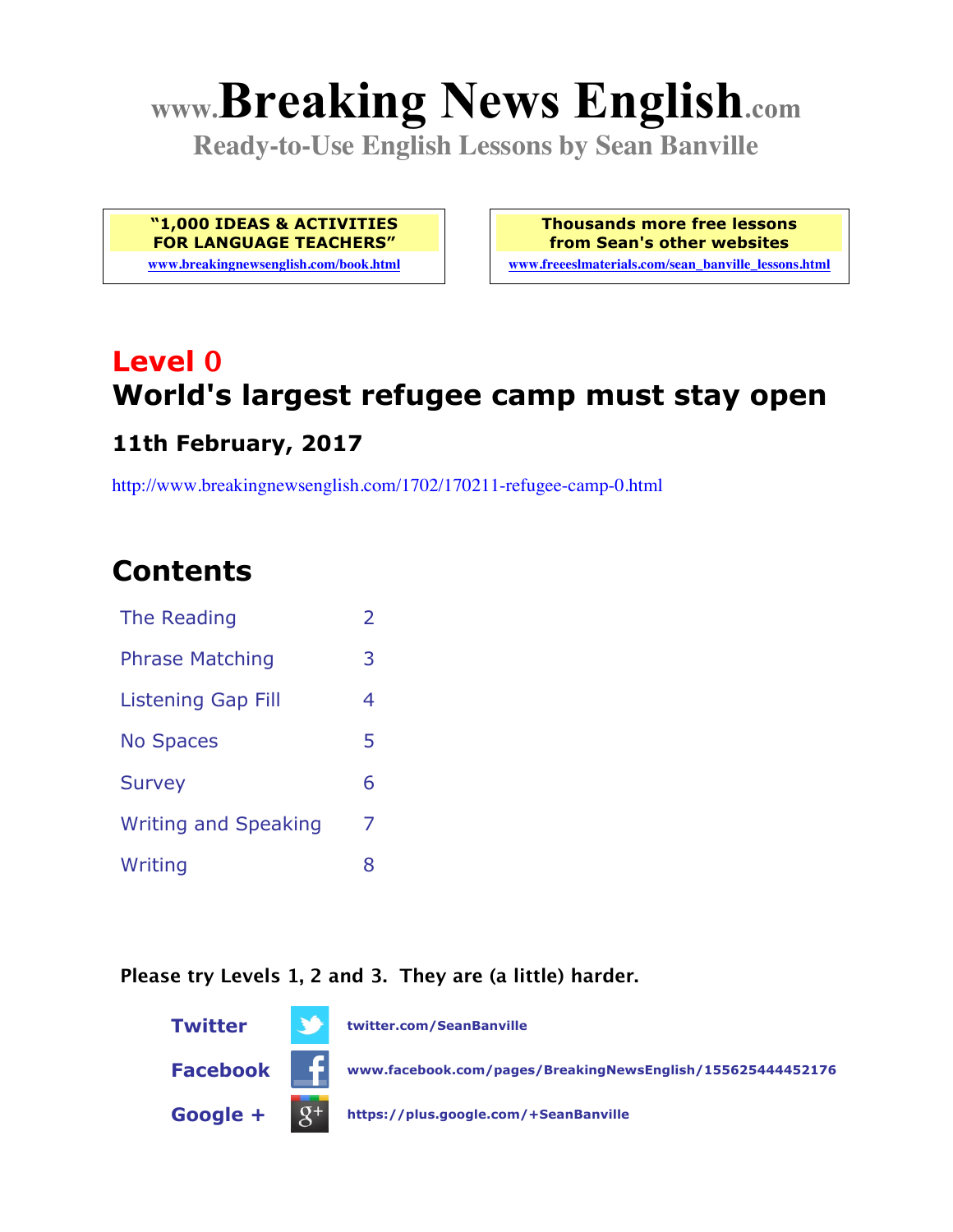### **THE READING**

From http://www.breakingnewsenglish.com/1702/170211-refugee-camp-0.html

A Kenyan High Court has stopped the world's largest refugee camp from closing. Kenya's government wanted to close it and send 260,000 refugees back to Somalia. The court said the government could not target Somali refugees. Kenya's government said Somalis planned terrorist attacks in Kenya in the camp.

Dadaab was created in 1992 after Somalia's civil war started. Human rights groups worried that sending back refugees to Somalia would create a big problem. The group Amnesty International said the court's decision was "historic". It said 260,000 refugees were at risk of human rights abuses if they went back to Somalia.

Sources: http://www.**bbc.com**/news/world-africa-38917681 http://www.**usatoday.com**/story/news/world/2017/02/09/kenya-court-quashes-order-closeworlds-largest-refugee-camp/97682600/ http://www.**africanews**.com/2017/02/09/kenya-court-quashes-closure-of-dadaab-world-s-largestrefugee-camp/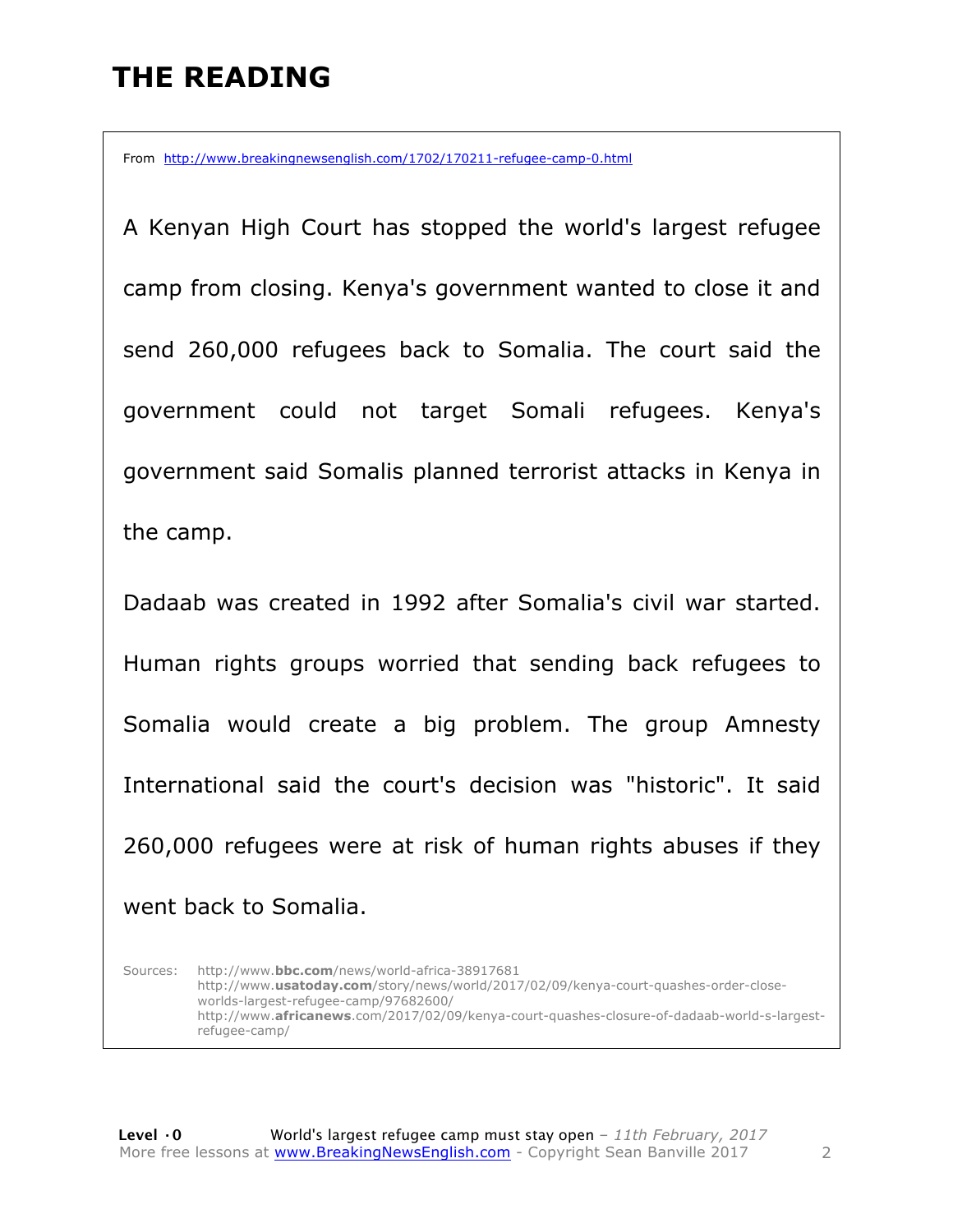### **PHRASE MATCHING**

From http://www.breakingnewsenglish.com/1702/170211-refugee-camp-0.html

#### **PARAGRAPH ONE:**

| 1. A Kenyan High                 |    | a. back to Somalia |
|----------------------------------|----|--------------------|
| 2. the world's largest refugee   |    | b. refugees        |
| 3. Kenya's government wanted to  |    | c. camp            |
| 4. send 260,000 refugees         |    | d. attacks         |
| 5. The court said the government |    | e. government      |
| 6. target Somali                 | f. | Court              |
| 7. Kenya's                       |    | q. could not       |
| 8. planned terrorist             |    | h. close it        |
|                                  |    |                    |

#### **PARAGRAPH TWO:**

| 1. Dadaab was created      |    | a. Amnesty International |
|----------------------------|----|--------------------------|
| 2. Somalia's civil         |    | b. to Somalia            |
| 3. Human rights            | C. | war                      |
| 4. sending back refugees   |    | d. went back to Somalia  |
| 5. create a big            |    | e. in 1992               |
| 6. The group               | f. | abuses                   |
| 7. at risk of human rights | g. | problem                  |
|                            |    |                          |

8. if they

h. groups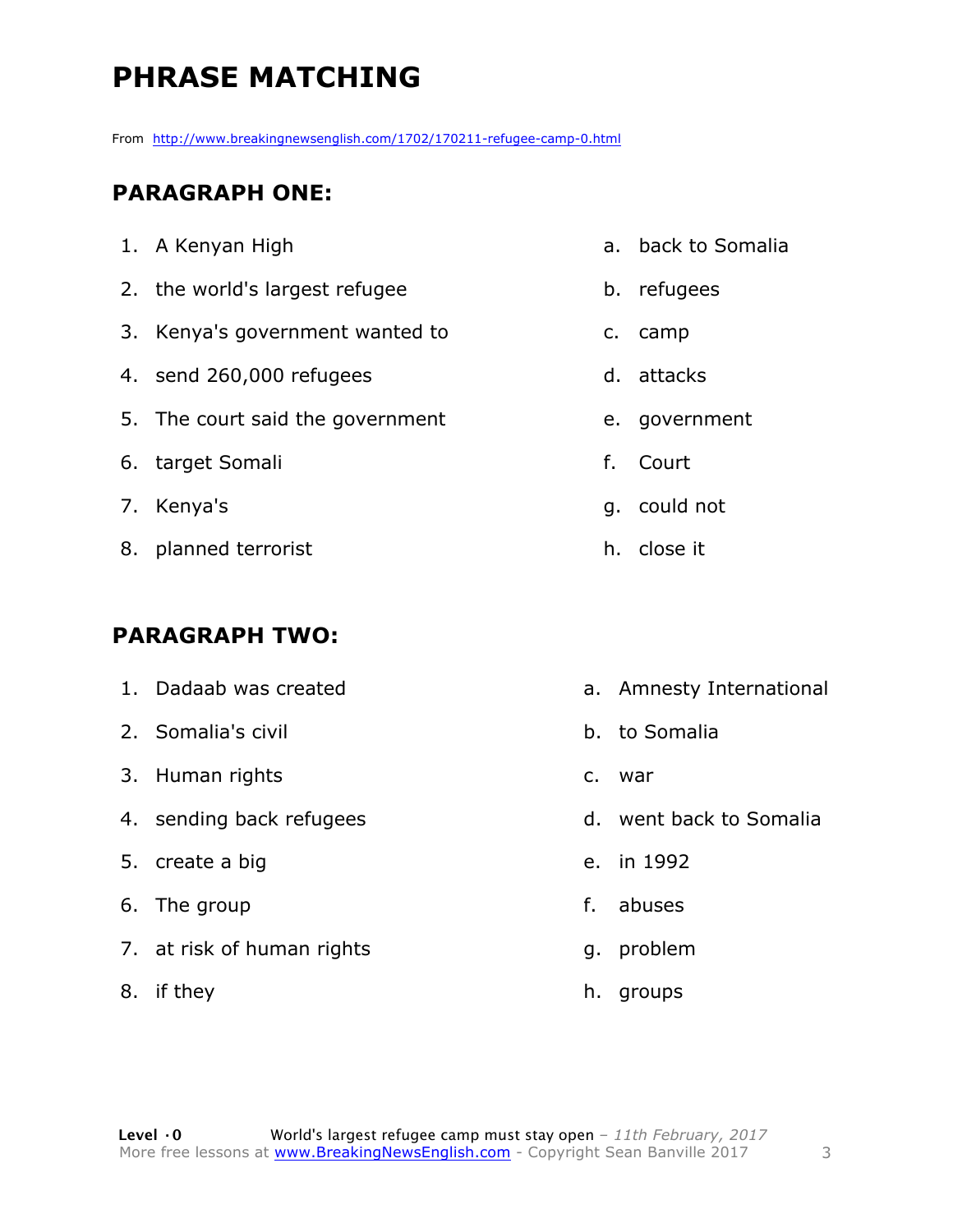### **LISTEN AND FILL IN THE GAPS**

From http://www.breakingnewsenglish.com/1702/170211-refugee-camp-0.html

| A Kenyan $(1)$ __________________________ has stopped the world's  |  |  |  |
|--------------------------------------------------------------------|--|--|--|
| largest refugee camp (2) ______________________. Kenya's           |  |  |  |
| government wanted (3) __________________________ and send          |  |  |  |
| 260,000 refugees back to Somalia. The                              |  |  |  |
|                                                                    |  |  |  |
|                                                                    |  |  |  |
| government said Somalis planned terrorist attacks in Kenya         |  |  |  |
| $(6) \qquad \qquad \overbrace{\qquad \qquad }^{(6)}$               |  |  |  |
|                                                                    |  |  |  |
| started. Human (8) __________________________ worried that sending |  |  |  |
|                                                                    |  |  |  |
| problem. The (10) _________________________ International said the |  |  |  |
| court's decision (11) _________________________. It said 260,000   |  |  |  |
| refugees were at risk of human rights abuses if                    |  |  |  |
|                                                                    |  |  |  |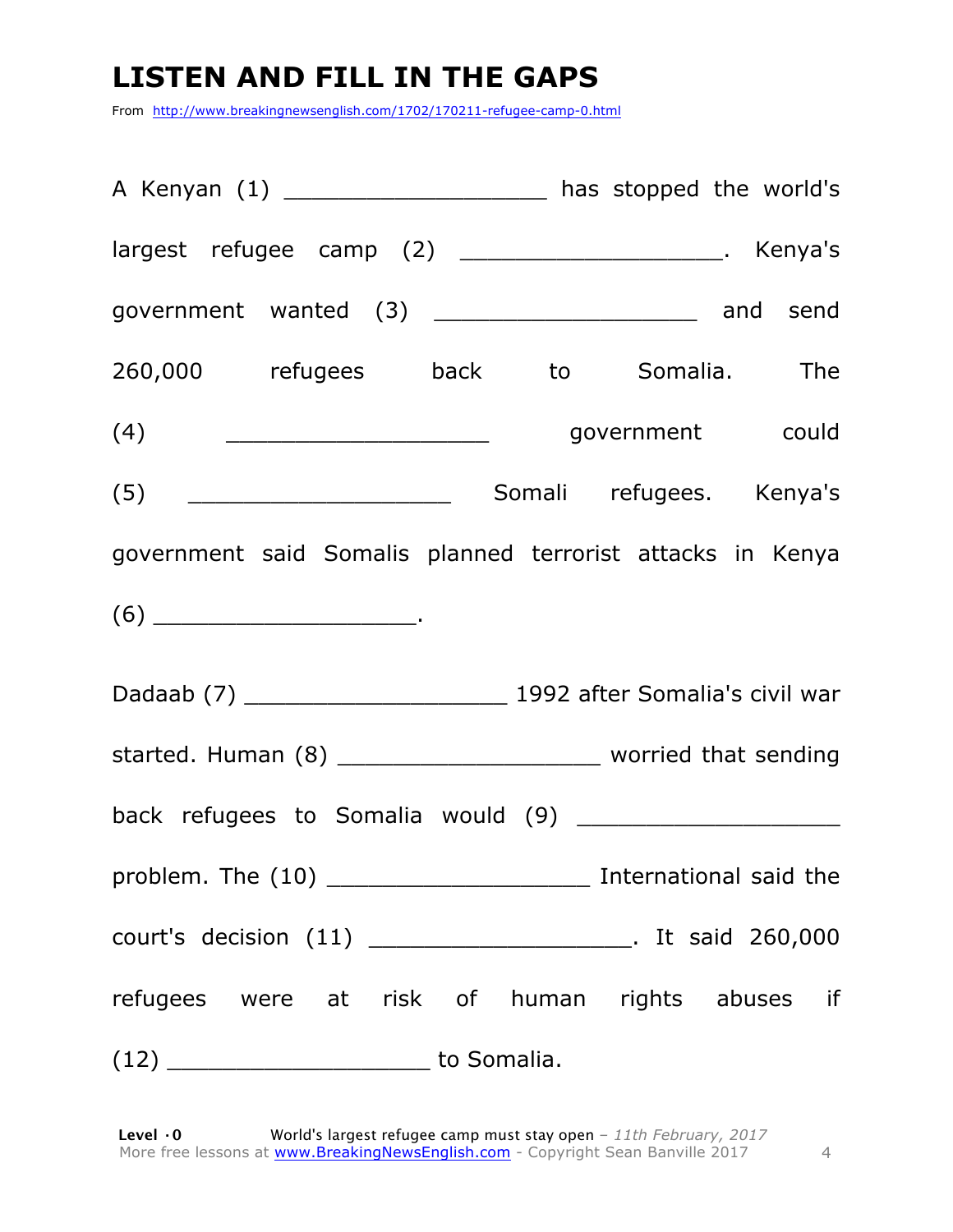### **PUT A SLASH ( / )WHERE THE SPACES ARE**

From http://www.breakingnewsenglish.com/1702/170211-refugee-camp-0.html

AKenyanHighCourthasstoppedtheworld'slargestrefugeecampfromc

losing.Kenya'sgovernmentwantedtocloseitandsend260,000refugee

sbacktoSomalia.ThecourtsaidthegovernmentcouldnottargetSomali

refugees.Kenya'sgovernmentsaidSomalisplannedterroristattacksin

Kenyainthecamp.Dadaabwascreatedin1992afterSomalia'scivilwars

tarted.HumanrightsgroupsworriedthatsendingbackrefugeestoSom

aliawouldcreateabigproblem.ThegroupAmnestyInternationalsaidth

ecourt'sdecisionwas"historic".Itsaid260,000refugeeswereatriskofh

umanrightsabusesiftheywentbacktoSomalia.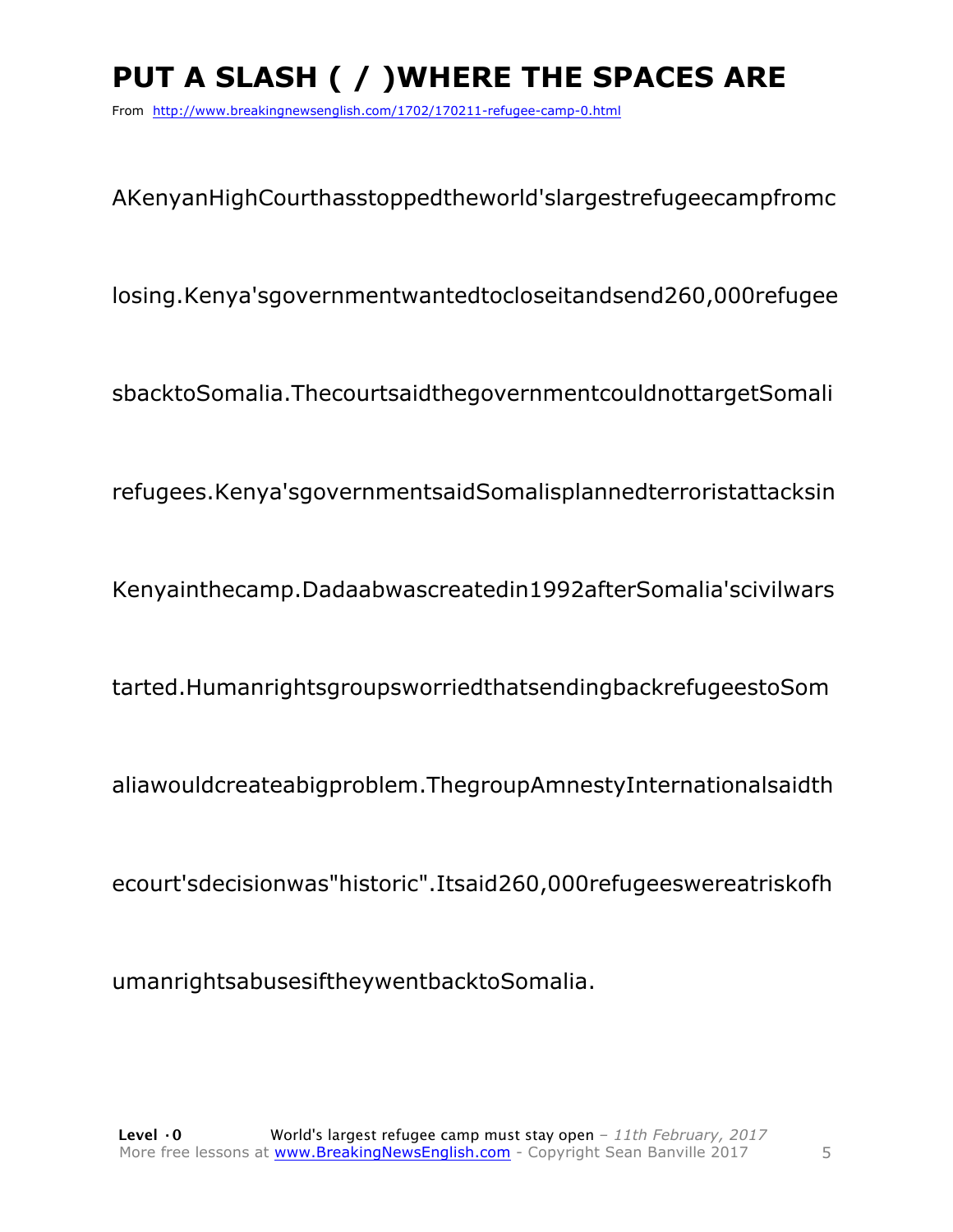### **REFUGEE CAMPS SURVEY**

From http://www.breakingnewsenglish.com/1702/170211-refugee-camp-4.html

Write five GOOD questions about refugee camps in the table. Do this in pairs. Each student must write the questions on his / her own paper.

When you have finished, interview other students. Write down their answers.

|      | STUDENT 1 | STUDENT 2 | STUDENT 3 |
|------|-----------|-----------|-----------|
| Q.1. |           |           |           |
| Q.2. |           |           |           |
| Q.3. |           |           |           |
| Q.4. |           |           |           |
| Q.5. |           |           |           |

- Now return to your original partner and share and talk about what you found out. Change partners often.
- Make mini-presentations to other groups on your findings.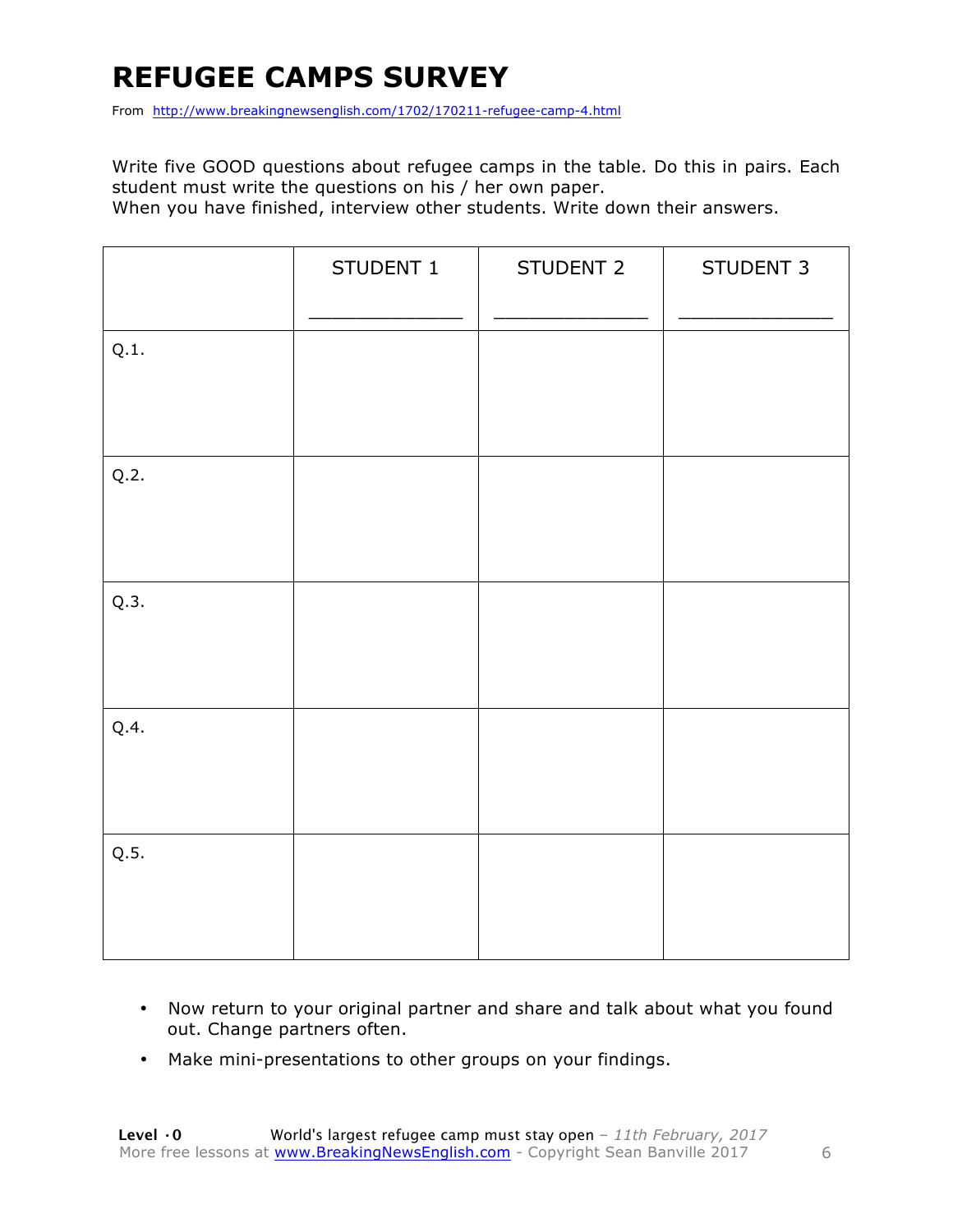### **WRITE QUESTIONS & ASK YOUR PARTNER(S)**

Student A: Do not show these to your speaking partner(s).

| a) |  |  |
|----|--|--|
| b) |  |  |
| c) |  |  |
| d) |  |  |
| e) |  |  |
| f) |  |  |
|    |  |  |

*World's largest refugee camp must stay open – 11th February, 2017* More free lessons at www.BreakingNewsEnglish.com

### **WRITE QUESTIONS & ASK YOUR PARTNER(S)**

-----------------------------------------------------------------------------

Student B: Do not show these to your speaking partner(s).

| a) |  |  |
|----|--|--|
| b) |  |  |
| c) |  |  |
| d) |  |  |
| e) |  |  |
| f) |  |  |
|    |  |  |